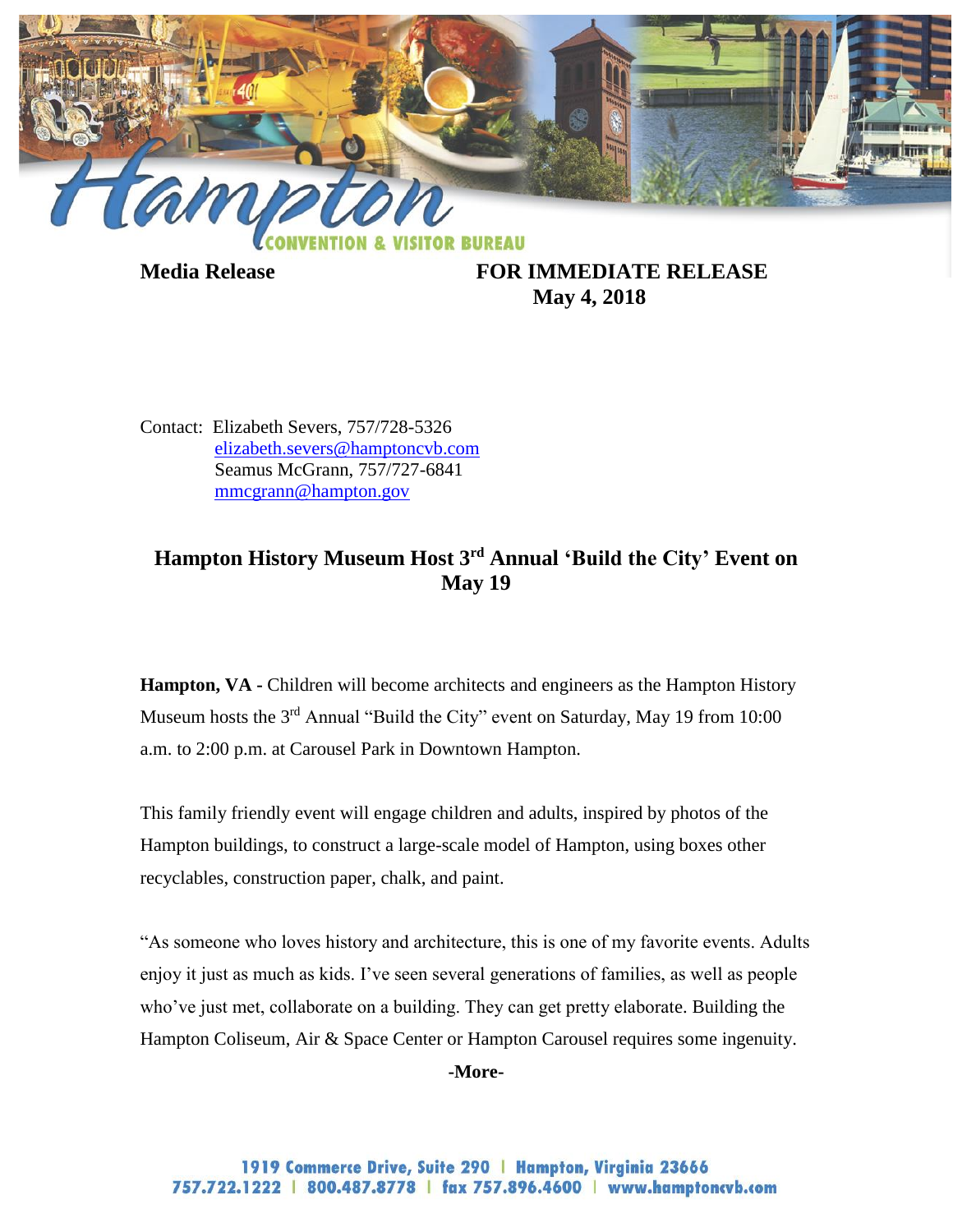## **Hampton History Museum Host 3rd Annual 'Build the City' Event on May 19- Page 2**

The results are amazing," says Hampton History Museum executive director Luci Cochran.

In addition fashioning familiar landmarks from cardboard, thousands of LEGOs will be on hand to create buildings and other structures in a dedicated area.

The historic Hampton Carousel will be open an hour early at 10:00 a.m. for this special event and remain open until 8:00 p.m. Rides are \$1.00. Carousel Park is at 602 Settlers Landing Rd in Downtown Hampton.

There is free parking in the garage located diagonally across Settlers Landing Road from Carousel Park. For more information call 757-727-1102 or visit www.HamptonHistoryMuseum.org.

## **Volunteers Needed**

Volunteers are needed to help set up the event with stations for the building materials. During the event duties will include assisting with materials: pouring paint into containers; distributing and cleaning paintbrushes; helping with cutting materials for children, and ensuring that the area is kept as orderly as possible. After the event is finished volunteers can help gather and clean supplies, and load the used materials into trucks for recycling. For more information contact volunteer coordinator Jasmaine Downes at 757-727-6822, or [jasmaine.downes@hampton.gov.](mailto:jasmaine.downes@hampton.gov)

Partially bordered by the Hampton Roads harbor and Chesapeake Bay, Hampton, with the 344,000 sq. ft. Hampton Roads Convention Center and the award-winning Hampton Coliseum, is located in the center of Coastal Virginia and the Hampton Roads metropolitan area. Hampton is the site of America's first continuous English-speaking

**-More-**